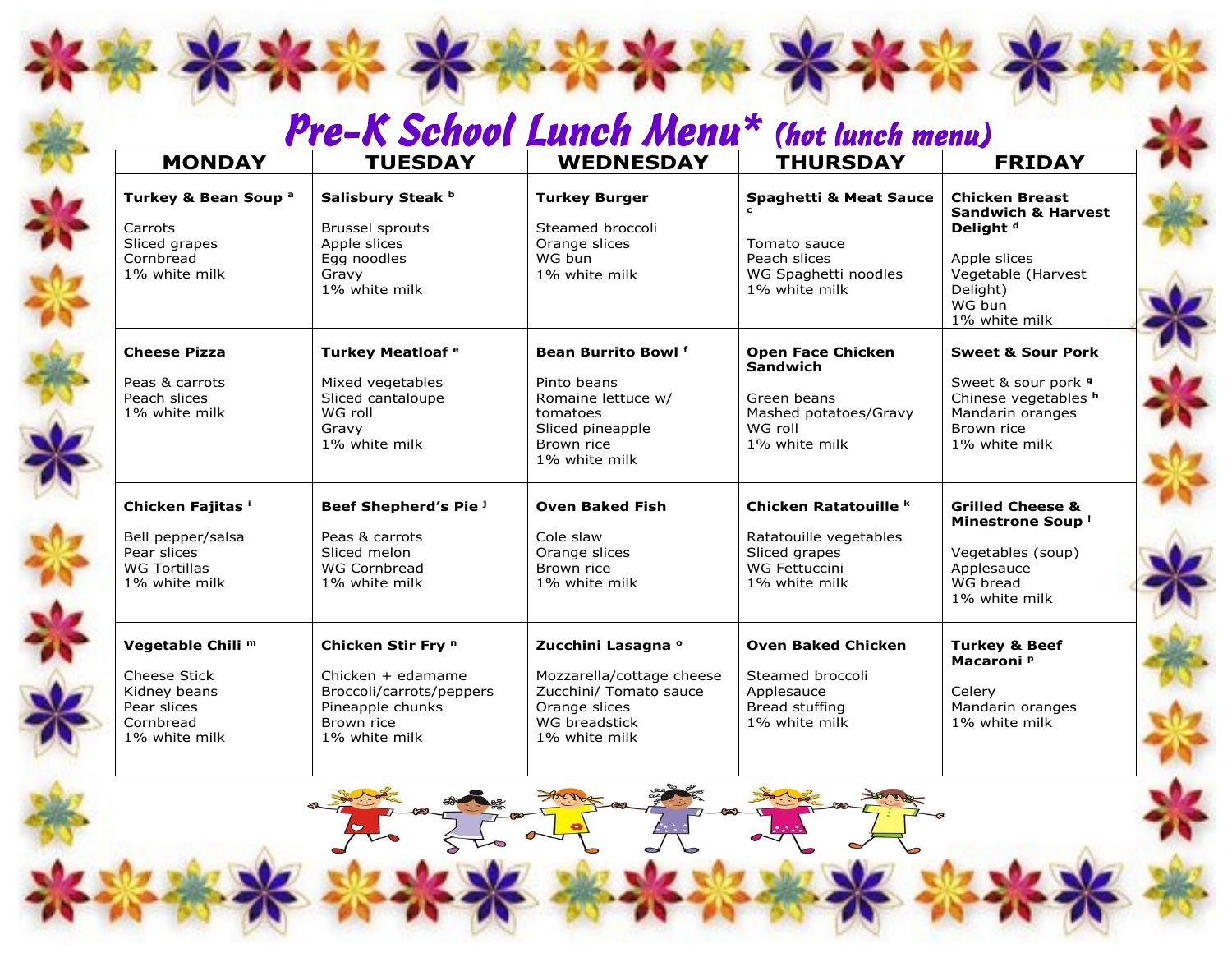\* Please refer to the [USDA CACFP Child Meal Pattern](https://www.fns.usda.gov/cacfp/meals-and-snacks) for required component minimum serving sizes for age range.

## **Recipes referenced**:

<sup>a</sup>Tuscan Smoked Turkey & Bean Soup - https://whatscooking.fns.usda.gov/guantity/child-nutrition-cnp/tuscan-smoked-turkeyand-[bean](https://whatscooking.fns.usda.gov/quantity/child-nutrition-cnp/tuscan-smoked-turkey-and-bean-soup)-soup

CACFP and NSLP crediting: 1 cup = 1  $\frac{1}{2}$  oz eq meat/meat alternate, 1/8 cup red/orange vegetable and 1/8 cup other vegetable

b Salisbury Steak - [https://whatscooking.fns.usda.gov/quantity/child](https://whatscooking.fns.usda.gov/quantity/child-nutrition-cnp/salisbury-steak-usda-recipe-d-330-cacfp)-nutrition-cnp/salisbury-steak-usda-recipe-d-330-cacfp

CACFP crediting: 1 steak = 2 oz meat/meat alternate and 0.25 serving grains/bread

NSLP crediting: 1 steak = 2 oz eq meat/meat alternate and 0.25 oz eq grains

<sup>c</sup>Spaghetti & Meat Sauce - [https://whatscooking.fns.usda.gov/quantity/child](https://whatscooking.fns.usda.gov/quantity/child-nutrition-cnp/spaghetti-and-meat-sauce-usda-recipe-d350-0)-nutrition-cnp/spaghetti-and-meat-sauce-usda[recipe](https://whatscooking.fns.usda.gov/quantity/child-nutrition-cnp/spaghetti-and-meat-sauce-usda-recipe-d350-0)-d350-0

CACFP crediting: 1 cup (8 ounce spoodle) = 2 oz meat/meat alternate,  $3/8$  cup vegetable and 1 serving grains/bread

NSLP crediting: 1 cup (8 ounce spoodle) = 2 oz eq meat/meat alternate,  $3/8$  cup red/orange vegetable and 1 oz eq grains

<sup>d</sup> Harvest Delight (sweet potato, squash, and apple salad) - https://fns-[prod.azureedge.net/sites/default/files/tn/harvestdelight](https://fns-prod.azureedge.net/sites/default/files/tn/harvestdelight-cc.pdf)[cc.pdf](https://fns-prod.azureedge.net/sites/default/files/tn/harvestdelight-cc.pdf)

CACFP crediting:  $\frac{1}{2}$  cup =  $\frac{1}{2}$  cup vegetable and 1/8 cup fruit

NSLP crediting:  $\frac{1}{2}$  cup = 3/8 cup red/orange veg, 1/8 cup other veg and 1/8 cup fruit

<sup>e</sup>Turkey Meatloaf - [https://whatscooking.fns.usda.gov/quantity/child](https://whatscooking.fns.usda.gov/quantity/child-nutrition-cnp/turkey-meatloaf-usda-recipe-d27-cacfp)-nutrition-cnp/turkey-meatloaf-usda-recipe-d27-cacfp

CACFP crediting: 1 turkey slice and 1 roll = 2 oz meat/meat alternate,  $\frac{1}{4}$  cup vegetable and 1 serving grains/bread NSLP crediting: 1 turkey slice and 1 roll = 2 oz eg meat/meat alternate,  $1/8$  cup dk green veg,  $1/8$  cup additional veg and 1 oz eq grains

<sup>f</sup>Bean Burrito Bowl - [https://whatscooking.fns.usda.gov/quantity/child](https://whatscooking.fns.usda.gov/quantity/child-nutrition-cnp/bean-burrito-bowl-usda-recipe-d-120a-cacfp)-nutrition-cnp/bean-burrito-bowl-usda-recipe-d-120a-cacfp

CACFP crediting: 1 bowl = 1.5 oz meat/meat alternate,  $5/8$  cup vegetable and 1 serving grains/bread

NSLP crediting: 1 bowl – 1.5 oz eq meat/meat alternate, 3/8 cup r/o veg, 1/8 cup other veg, 1/8 cup additional veg and 1 oz eq grains

<sup>g</sup> Sweet & Sour Pork - https://whatscooking.fns.usda.gov/guantity/child-nutrition-cnp/sweet-and-sour-pork-usda-recipe-d36[cacfp](https://whatscooking.fns.usda.gov/quantity/child-nutrition-cnp/sweet-and-sour-pork-usda-recipe-d36-cacfp)

CACFP crediting:  $\frac{3}{4}$  cup (6 ounce spoodle) = 2 oz meat/meat alternate, 1/8 cup vegetable and 1/8 cup fruit NSLP crediting:  $\frac{3}{4}$  cup (6 ounce spoodle) = 2 oz eq meat/meat alternate, 1/8 cup additional vegetable and 1/8 cup fruit